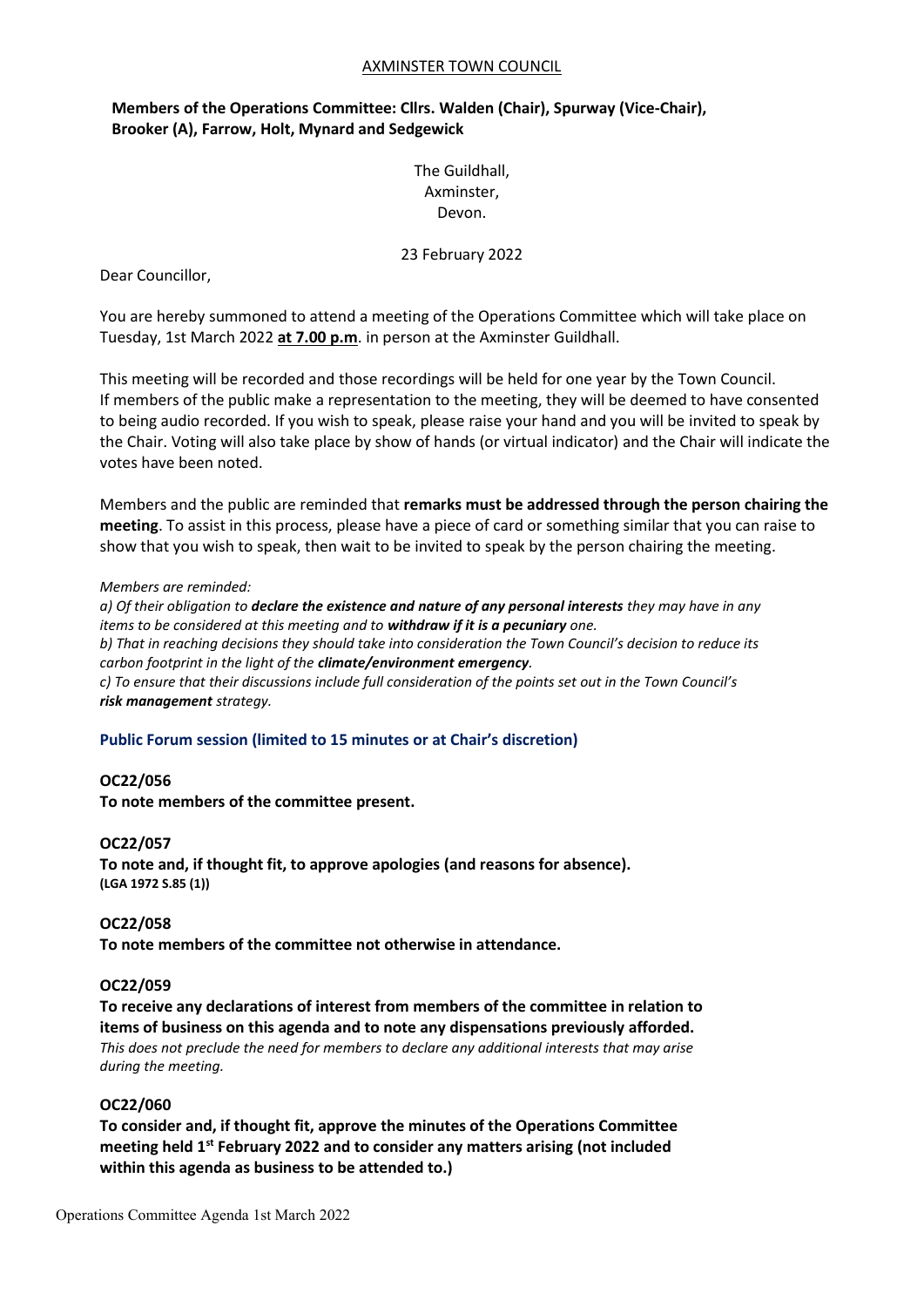### **OC22/061**

**To consider any matters listed on this agenda that Councillors consider should be dealt with as confidential business as per the provisions of The Public Bodies (Admission to Meetings) Act 1960.**

# **Operations Committee business to be considered:**

### **OC22/062**

### **To consider matters pertaining to the Guildhall building (and curtilage):**

i) To consider further proposals to provide smoking amenity at rear of building for Council/Guildhall staff.

ii) To consider proposals for enhanced CCTV coverage and provision at the Guildhall (see also 22/075IC) iii) To consider proposals for replacement of car park planters at the Guildhall.

iv) To consider progress and future actions with regards to lobby (sliding) doors project.

v) To consider proposals for improved/enhanced building/stage electrics (costs to be shared with the Guildhall Management Committee).

vi) To consider request for creation of painted entrance wording in outer lobby.

vii) To consider request to improve building amenity by way of the creation of radiator covers in main hall. viii) To consider future of the Churchill Room upright piano which is deemed surplus to requirements.

ix) To consider recommendation to relocate two of the Roll Boards in the Churchill Room to an alternate location and to relocate the Mayoral photographs as a consequence of other space created.

x) To consider request that the 3<sup>rd</sup> Roll Board be placed into storage as it is no longer relevant or accurate. xi) To consider proposals for the future use of the heritage clock in the Churchill Room.

xii) To consider suggestion that the Churchill Room be re-purposed and renamed; that pictures therein be placed into storage.

xiii) To consider proposals for the future siting of both the metallic Town Crest and the "Axminster" Railway Engine Plate which were removed during the recent redecoration of the Guildhall "main room".

### **OC22/063**

### **To consider matters pertaining to the Old Courthouse (OCH) Complex:**

i) To consider update on proposed improvements for the Old Courthouse gardens.

- ii) To consider recommendations for provision of further bench amenity within the garden.
- iii) To consider proposals for enhanced/extended Public Garden opening hours.

#### **OC22/064**

#### **Update on Section 106 projects ongoing:**

i) Axminster Skatepark at Cloakham Lawns - see agenda item 22/077(IC) below.

#### **OC22/065**

#### **To consider matters pertaining Town Centre development and regeneration:**

- i) Town Centre Signage Project (Chair to speak on this matter) to include consideration of:
- a) Town Centre Signage improvements.
- b) Axminster Town branding.
- c) Gateway/Welcome signage.
- d) Provision of improved noticeboards/interpretation/visitor/mapping displays.
- e) Liaison with Axminster Chamber of Commerce/Totally Locally re: Banner display project.

#### **OC22/066**

#### **To consider matters pertaining to the Jubilee Field Open Space amenity:**

i) Update on transfer of land from EDDC to the Town Council.

ii) To agree upon proposed location for siting of the EDDC Jubilee Oak tree.

*Continued overleaf.*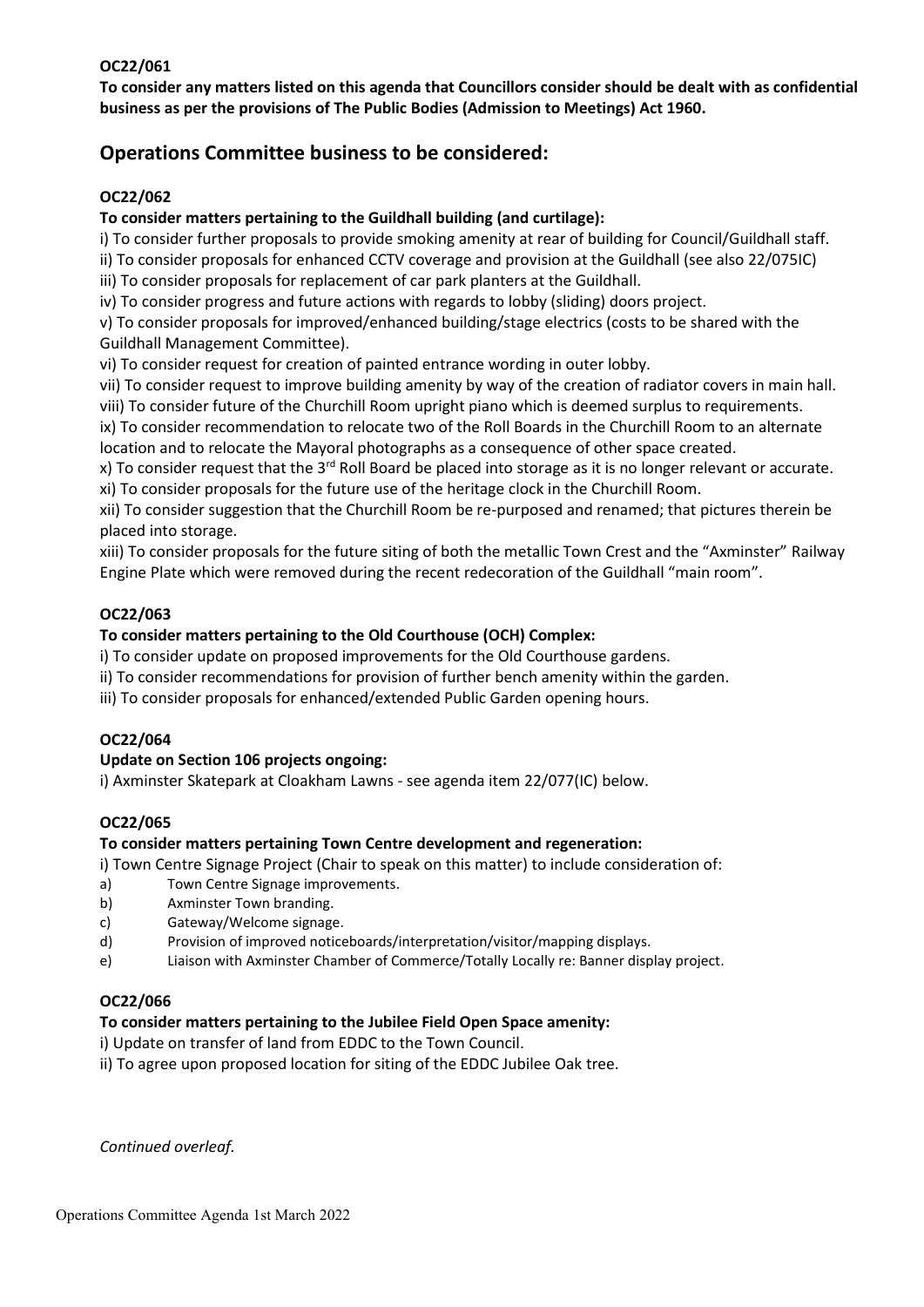### **OC22/067**

### **To consider matters pertaining to the Town Cemetery:**

i) To consider representations from a local funeral director seeking clarity on the current policy of permitting ashes interments prior to the interment of remains in a pre-purchased full burial plot.

### **OC22/068**

### **To consider matters pertaining to Town Allotments:**

i) To receive update on line marking improvements at Woodbury Park site; Locum Clerk to speak. ii) To consider updates on proposals for purchase and installation of ECO-WC's at the 3 sites as a tenant amenity.

### **OC22/069**

### **To consider matters pertaining to Health and Safety/H&S Sub-Committee:**

i) Health and Safety Audit Report: update from Locum Clerk (to include review of reports received to date). ii) To consider proposals (in consultation with the Strategy & Finance Committee) to enter into a fixed consultancy agreement with a H&S Consultancy Contractor to formalise H&S compliance measures. iii) To consider finalised draft Terms of Reference wording for H&S sub.comm.

### **OC22/070**

**To consider update from Locum Clerk re: Welcome Back Funding capital expenditure/asset purchase:**

i) To receive update on items received to date and to consider further correspondence with EDDC on proposed siting and installation.

### **OC22/071**

### **To consider proposals for new/improved/replacement amenities in the parish:**

i) To consider options for re-purposing of the concrete plinth formerly used as base for bus stop. ii) To consider recent correspondence received on subject of CCTV GDPR/Data capture compliance and governance protocol/policy.

iii) To consider update on defibrillator project from Locum Town Clerk in light of recent site meetings.

iv) To consider suggestion for provision of eco-habitat "bug boxes" across Council's green space and recreation areas.

v) To consider request from resident for enhanced street lighting on FP71 between Fosseway Close and Lyme Close (adjacent to electrical sub-station) as a parish amenity.

vi) To consider suggestion that festive Lighting on Minster Green be "regularised" in terms of colour and style with provision of improved electrical supply to enable concurrent "switch on" in conjunction with local community groups.

# **OC22/072**

#### **To consider proposals for Council assets and/or plant & equipment:**

i) To consider update from Clerk regarding possible purchase of a 3kw portable generator to assist in maintenance works where power supply is required and to provide additional support for Council's Winter/Emergency Resilience Plans.

ii) To consider request for improvements to works vehicle (on safety grounds).

# **OC22/073**

**Chair's Announcements / Matters of Urgency to be noted:**

*Continued overleaf*